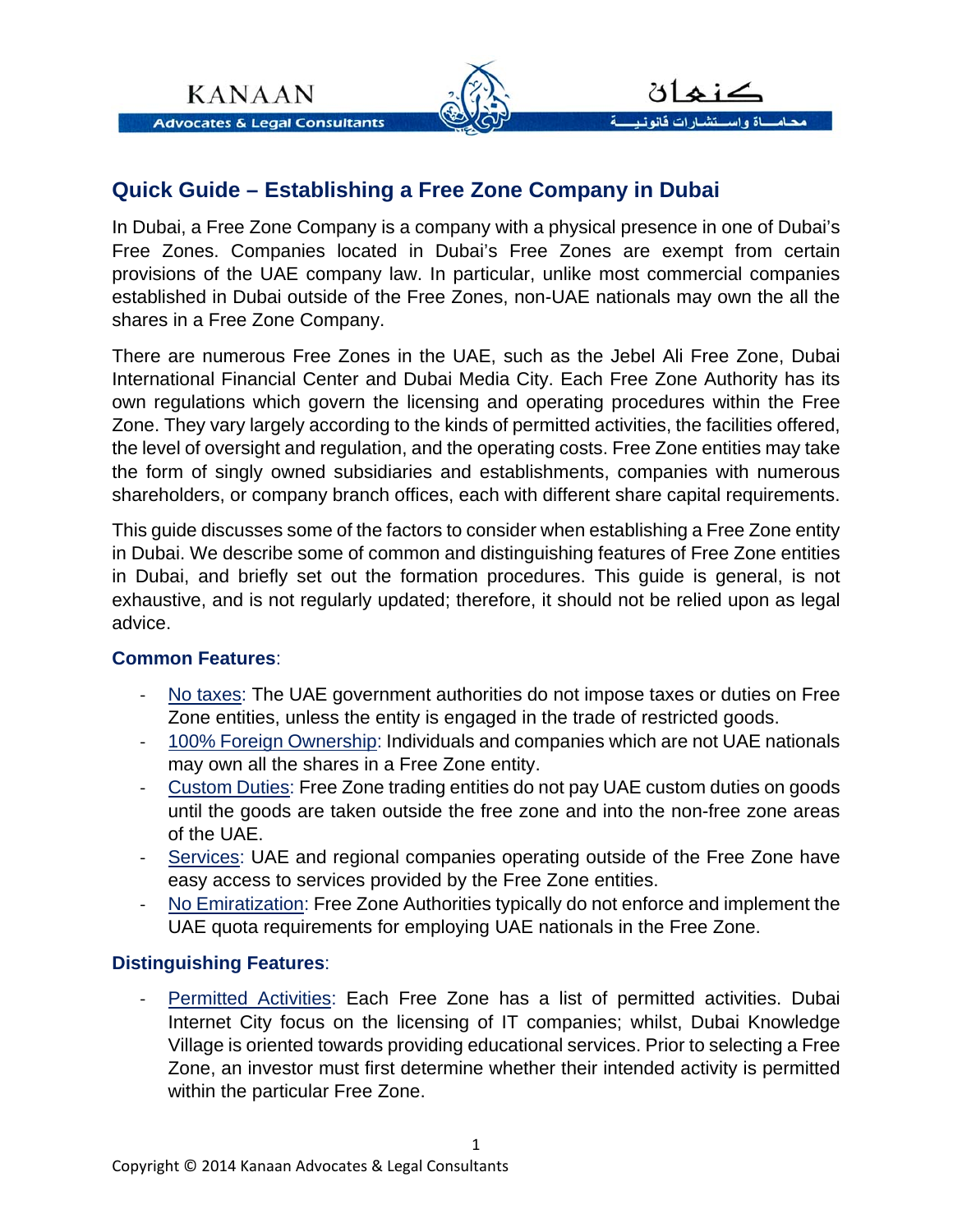**KANAAN** 

**Advocates & Legal Consultants** 



- لتشبارات فانونيسية محاماة واس
- ‐ Available Facilities: The available facilities and infrastructure vary among Free Zones. Jebel Ali Free Zone for example, has easy access to a leading global sea port, Jebel Ali Port; and therefore, it serves as the primary logistics hub in the region. Dubai Airport Free Zone and Dubai World Central Free Zone are adjacent to Dubai's airports; and companies located there, can take advantage of the logistical support by the respective Free Zones.

Dubai Silicon Oasis Free Zone, operates an incubation center to support technology start-ups, and has dedicated licensing packages for start-up companies. The Dubai Multi Commodities Centre Free Zone offer flexi-desk facilities which allow a company to lease a desk or office on a time share basis, in order to decrease the costs associated with establishing a physical presence. Finally, any company wishing to establish in a Free Zone must determine the availability of the appropriate office, warehousing facilities or land. The waiting lists in certain Free Zones oftentimes exceed a year.

‐ Formation and Leasing Costs: Licensing costs are similar in the majority of Dubai's Free Zones. Although they are significant, investors should also determine the share capital requirements, both in terms of the minimum value of each share (which may affect apportionment considerations) and the minimum overall amount.

The leasing costs also vary greatly. Investors must pay close attention to the available lease durations, be it for offices, warehouses or land. In addition, the number of employee residency permits to which a free zone entity is entitled, is proportionate to the leased space. Certain Free Zones such as the Dubai International Financial Centre and the Dubai Multi Commodities Centre Free Zone permit foreigners to purchase office facilities. Dubai is currently experiencing strong economic growth; and therefore, local lease rates and purchase prices are increasing steadily.

Regulatory Oversight: Certain Free Zones apply strict health and safety regulations. The Jebel Ali Free Zone, for example, have dedicated engineers which oversee a licensee's construction of any facility within the Free Zone and require certain approvals through the design, construction and commissioning stages. In addition, Free Zones may be subject to Dubai municipal and governmental regulations for the production and handling of foodstuffs, hazardous goods or other restricted items.

The Dubai International Financial Centre has its dedicated Commercial Laws and English language Common Law Courts. Further, all financial service providers in the Free Zone are overseen by the Dubai Financial Services Authority, which is